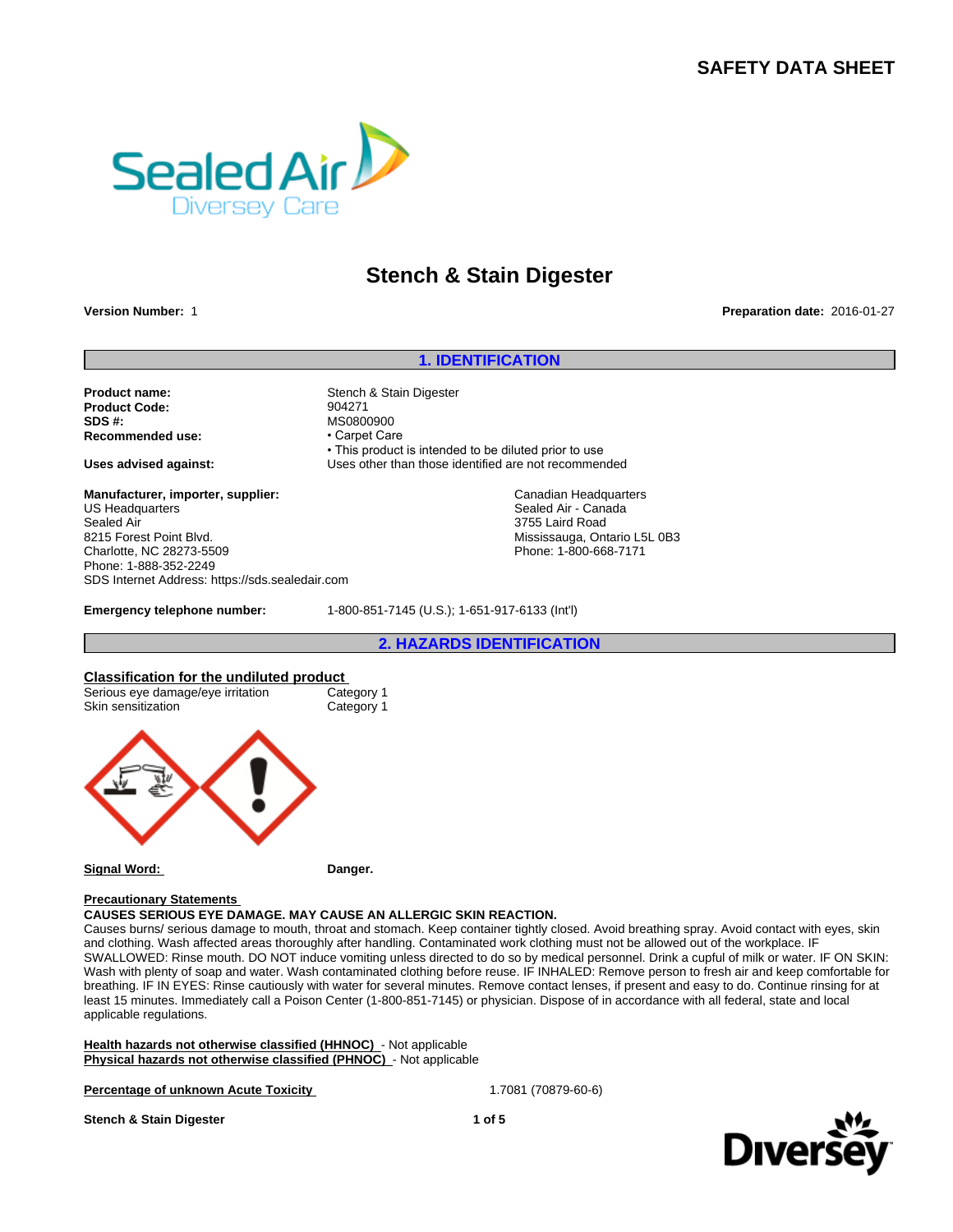#### **Classification for the diluted product** @ 1:32

This product, when diluted as stated on the label, is not classified as hazardous according to OSHA 29CFR 1910.1200 (HazCom 2012-GHS) and Canadian Hazardous Products Regulations (HPR) (WHMIS 2015-GHS).

#### **Precautionary Statements**

None required.

## **3. COMPOSITION/INFORMATION ON INGREDIENTS**

## **Classified Ingredients**

| Ingredient(s)                             | CAS#           | Weight %        |
|-------------------------------------------|----------------|-----------------|
| Alcohol ethoxylates                       | 68439-46-3     | $5 - 10%$       |
| Sodium lauryl sulfate                     | $151 - 21 - 3$ | $1\% - 3\%$     |
| Hexyl cinnamic aldehyde                   | $101 - 86 - 0$ | $> 0.1\% - 1\%$ |
| Sodium hydroxide                          | 1310-73-2      | $> 0.1\% - 1\%$ |
| Hydroxycitronellal                        | 107-75-5       | $> 0.1\% - 1\%$ |
| Phenylethyl alcohol                       | 60-12-8        | $> 0.1\% - 1\%$ |
| 2,4-Dimethylcyclohex-3-ene-1-carbaldehyde | 68039-49-6     | $> 0.1\% - 1\%$ |
| Citronellol                               | 106-22-9       | $> 0.1\% - 1\%$ |
| 1,2-Benzisothiazol-3(2H)-one              | 2634-33-5      | $< 0.1\%$       |

\*Exact percentages are being withheld as trade secret information

## **4. FIRST AID MEASURES**

#### **Undiluted Product:**

**Eyes:** IF IN EYES: Rinse cautiously with water for several minutes. Remove contact lenses, if present and easy to do. Continue rinsing for at least 15 minutes.

**Skin:** IF ON SKIN: Wash with plenty of soap and water.

**Inhalation:** IF INHALED: Remove person to fresh air and keep comfortable for breathing.

**Ingestion:** IF SWALLOWED: Rinse mouth. DO NOT induce vomiting unless directed to do so by medical personnel. Drink a cupful of milk or water.

**Most Important Symptoms/Effects:** No information available. **Immediate medical attention and special treatment needed** Not applicable. **Aggravated Medical Conditions:** Persons with pre-existing skin disorders may be more susceptible to irritating effects.

## **Diluted Product:**

**Eyes:** Rinse with plenty of water If irritation occurs and persists, get medical attention. **Skin:** Rinse with plenty of water If irritation occurs and persists, get medical attention. **Inhalation:** No specific first aid measures are required **Ingestion:** Rinse mouth with water.

## **5. FIRE-FIGHTING MEASURES**

**Specific methods:** No special methods required<br> **Suitable extinguishing media:** The product is not flammable **Specific hazards:** 

The product is not flammable. Extinguish fire using agent suitable for surrounding fire.<br>Not applicable.

**Special protective equipment for firefighters:** As in any fire, wear self-contained breathing apparatus pressure-demand, MSHA/NIOSH (approved or equivalent) and full protective gear. **Extinguishing media which must not be used for safety reasons:** No information available.

# **6. ACCIDENTAL RELEASE MEASURES**

**Personal precautions:** No information available. **Environmental precautions and clean-up methods:**

Clean-up methods - large spillage. Absorb spill with inert material (e.g. dry sand or earth), then place in a chemical waste container. Use a water rinse for final clean-up.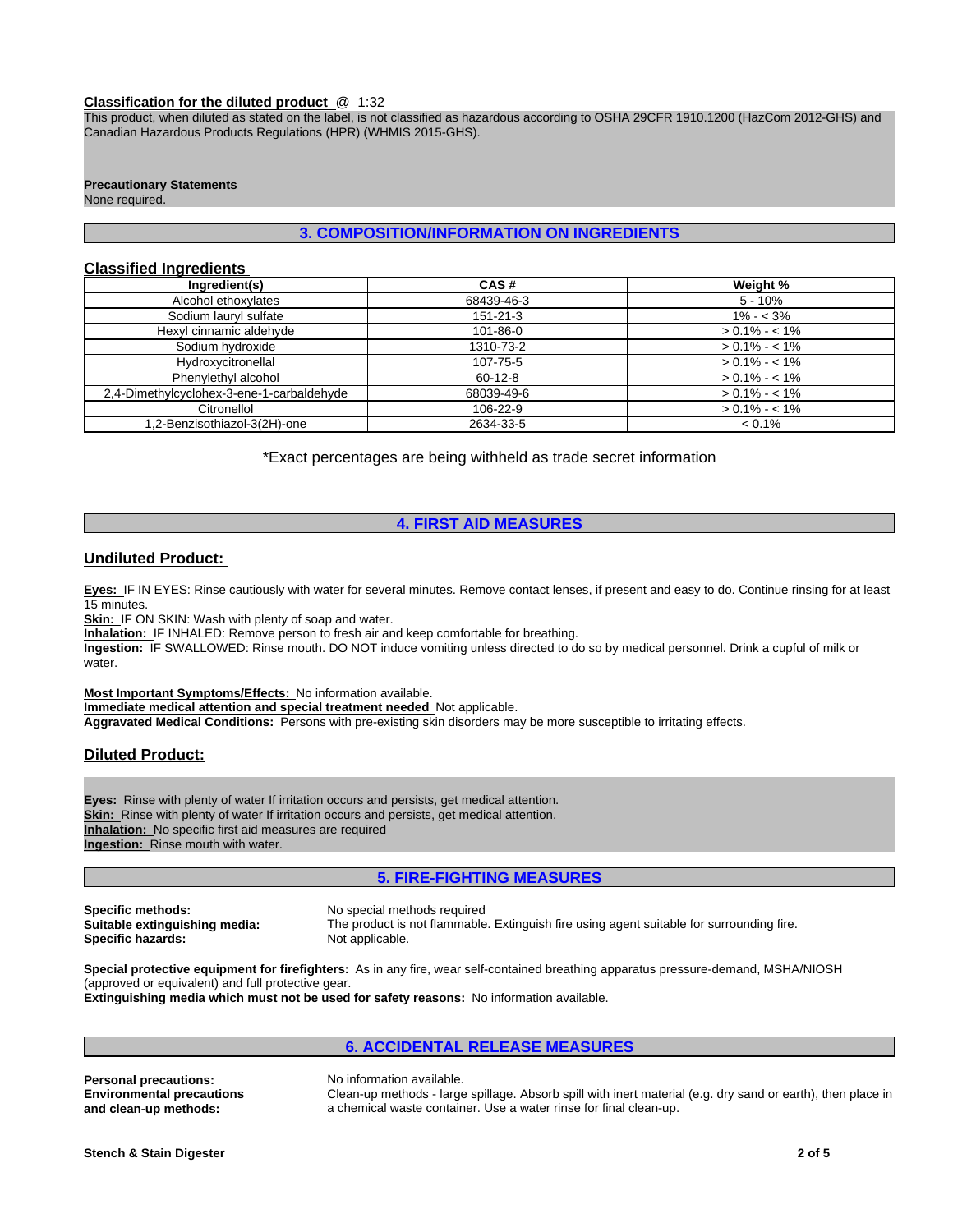## **7. HANDLING AND STORAGE**

**Handling:** Handle in accordance with good industrial hygiene and safety practice. FOR COMMERCIAL AND INDUSTRIAL USE ONLY. **Aerosol Level (if applicable) :** Not applicable

## **8. EXPOSURE CONTROLS / PERSONAL PROTECTION**

#### **Exposure Guidelines:** .

| Ingredient(s)                             | CAS#           | <b>ACGIH</b>         | <b>OSHA</b>      |
|-------------------------------------------|----------------|----------------------|------------------|
| Alcohol ethoxylates                       | 68439-46-3     |                      |                  |
| Sodium lauryl sulfate                     | $151 - 21 - 3$ |                      |                  |
| Hexyl cinnamic aldehyde                   | 101-86-0       |                      |                  |
| Sodium hydroxide                          | 1310-73-2      | 2 mg/m $3$ (Ceiling) | 2 mg/m $3$ (TWA) |
| Hydroxycitronellal                        | 107-75-5       |                      |                  |
| Phenylethyl alcohol                       | $60 - 12 - 8$  |                      |                  |
| 2,4-Dimethylcyclohex-3-ene-1-carbaldehyde | 68039-49-6     |                      |                  |
| Citronellol                               | 106-22-9       |                      |                  |
| 1,2-Benzisothiazol-3(2H)-one              | 2634-33-5      |                      |                  |

## **Undiluted Product:**

**Engineering measures to reduce exposure:** No special ventilation requirements General room ventilation is adequate

| <b>Personal Protective Equipment</b> |                                                                        |
|--------------------------------------|------------------------------------------------------------------------|
| Eye protection:                      | Chemical-splash goggles.                                               |
| Hand protection:                     | Chemical-resistant gloves.                                             |
| Skin and body protection:            | No special protective clothing is required.                            |
| <b>Respiratory protection:</b>       | No special protective clothing is required.                            |
| <b>Hygiene measures:</b>             | Handle in accordance with good industrial hygiene and safety practice. |

**Diluted Product:**

| <b>Personal Protective Equipment</b> |                            |
|--------------------------------------|----------------------------|
| Eye protection:                      | No personal protective equ |
| <b>Hand protection:</b>              | No personal protective equ |
| Skin and body protection:            | No personal protective equ |
| <b>Respiratory protection:</b>       | No personal protective equ |
| <b>Hygiene measures:</b>             | Handle in accordance with  |
|                                      |                            |

**Eye protection:** No personal protective equipment required under normal use conditions. **Hand protection:** No personal protective equipment required under normal use conditions. **Skin and body protection:** No personal protective equipment required under normal use conditions. **Respiratory protection:** No personal protective equipment required under normal use conditions. good industrial hygiene and safety practice.

## **9. PHYSICAL AND CHEMICAL PROPERTIES**

| <b>Physical State: Liquid</b>                                | Color: Cloudy, Tan                                                |
|--------------------------------------------------------------|-------------------------------------------------------------------|
| <b>Evaporation Rate:</b> No information available            | <b>Odor:</b> Floral Citrus                                        |
| <b>Odor threshold:</b> No information available.             | <b>Boiling point/range: Not determined</b>                        |
| Melting point/range: Not determined                          | Decomposition temperature: Not determined                         |
| Autoignition temperature: No information available           | <b>Solubility: Completely Soluble</b>                             |
| Solubility in other solvents: No information available       | Relative Density (relative to water): 1.023                       |
| Density: 8.53 lbs/gal 1.023 Kg/L                             | Vapor density: No information available                           |
| <b>Bulk density:</b> No information available                | Vapor pressure: No information available.                         |
| <b>Flash point:</b> $> 200 \, \text{°F} > 93.3 \, \text{°C}$ | Partition coefficient (n-octanol/water): No information available |
| <b>Dilution Flash Point: 200 °F 93.3 °C</b>                  | Viscosity: No information available                               |
| <b>Elemental Phosphorus: 0.00 % by wt.</b>                   | <b>VOC:</b> 0.1 % $*$                                             |
| <b>pH:</b> 7.0                                               | VOC % by wt. at use dilution $0 \%$ *                             |
| <b>Dilution pH:</b> $6.9$ @ 1:32                             | <b>Flammability (Solid or Gas): Not applicable</b>                |
| <b>Metal Corrosion: Not determined</b>                       |                                                                   |

**Explosion limits: - upper:** Not determined **- lower:** Not determined

\* - Title 17, California Code of Regulations, Division 3, Chapter 1, Subchapter 8.5, Article 2, Consumer Products, Sections 94508

## **10. STABILITY AND REACTIVITY**

**Reactivity:** Not Applicable<br> **Stability:** The product is The product is stable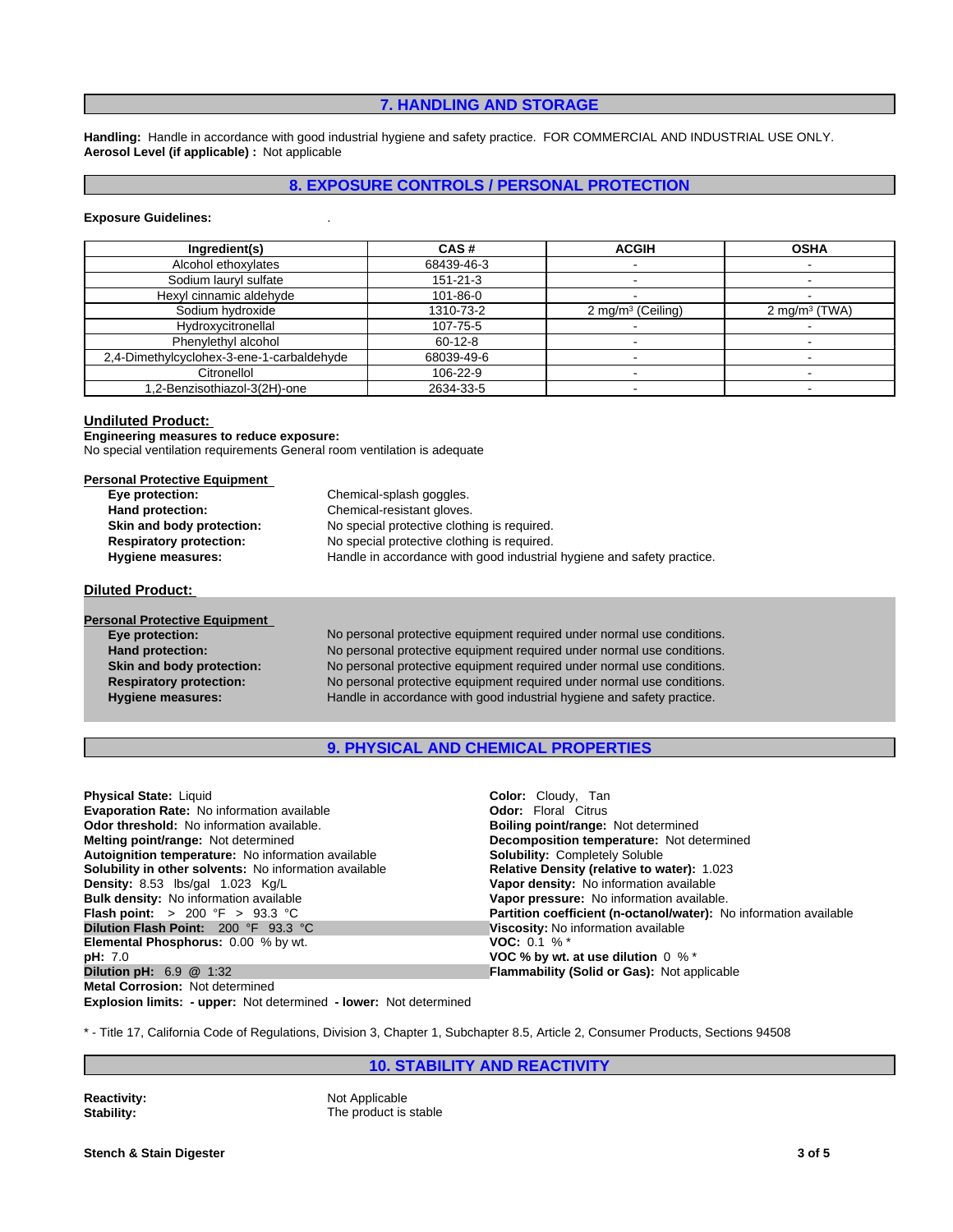**Hazardous decomposition products:** None reasonably foreseeable.<br>**Materials to avoid:** Do not mix with any other proc **Conditions to avoid:** No information available.

Do not mix with any other product or chemical unless specified in the use directions.

## **11. TOXICOLOGICAL INFORMATION**

## **Information on likely routes of exposure:**

Eye contact, Skin contact, Inhalation, Ingestion

**Delayed, immediate, or chronic effects and symptoms from short and long-term exposure**

**Skin contact:** May be mildly irritating to skin. Symptoms may include redness and/or transient discomfort. **Eye contact:** Corrosive. Causes serious eye damage. Symptoms may include pain, burning sensation, redness, watering, blurred vision or loss of vision.

**Ingestion:** Causes burns/ serious damage to mouth, throat and stomach. Symptoms may include stomach pain and nausea. **Inhalation:** May cause irritation and corrosive effects to nose, throat and respiratory tract. Symptoms may include coughing and difficulty breathing.

**Sensitization:** No known effects. May cause an allergic skin reaction. Symptoms may include rash, hives, itching, bumps, redness, swelling, and/or discomfort.

**Target Organs (SE):** None known

**Target Organs (RE):** None known

#### **Numerical measures of toxicity ATE - Oral (mg/kg):** >5000 **ATE - Dermal (mg/kg):** >5000 **ATE - Inhalatory, mists (mg/l):** >20 **Percentage of unknown Acute Toxicity** 1.7081 (70879-60-6)

**12. ECOLOGICAL INFORMATION**

**Ecotoxicity:** No information available.

**Persistence and Degradability:** No information available.

**Bioaccumulation:** No information available.

#### **13. DISPOSAL CONSIDERATIONS**

**Waste from residues / unused products:** The concentrated contents or contaminated packaging should be disposed of by a certified handler or according to the site permit. Release of waste to sewers is discouraged. The cleaned packaging material is suitable for energy recovery or recycling in line with local legislation

**Contaminated Packaging:** Do not re-use empty containers. **RCRA Hazard Class (undiluted product):** Not Regulated

RCRA Hazard Class (diluted product): Not Regulated

**14. TRANSPORT INFORMATION**

**DOT/TDG/IMDG:** Proper shipping descriptions can vary by pack size. Please refer to the Diversey HazMat Library, **only available through Internet Explorer**, http://naextranet.diversey.com/dot/, for up to date shipping information.

**DOT (Ground) Bill of Lading Description:** CLEANING, WASHING, BUFFING, OR POLISHING COMPOUNDS LIQUID

**IMDG (Ocean) Bill of Lading Description:** CLEANING, WASHING, BUFFING, OR POLISHING COMPOUNDS LIQUID

**15. REGULATORY INFORMATION**

**International Inventories at CAS# Level**